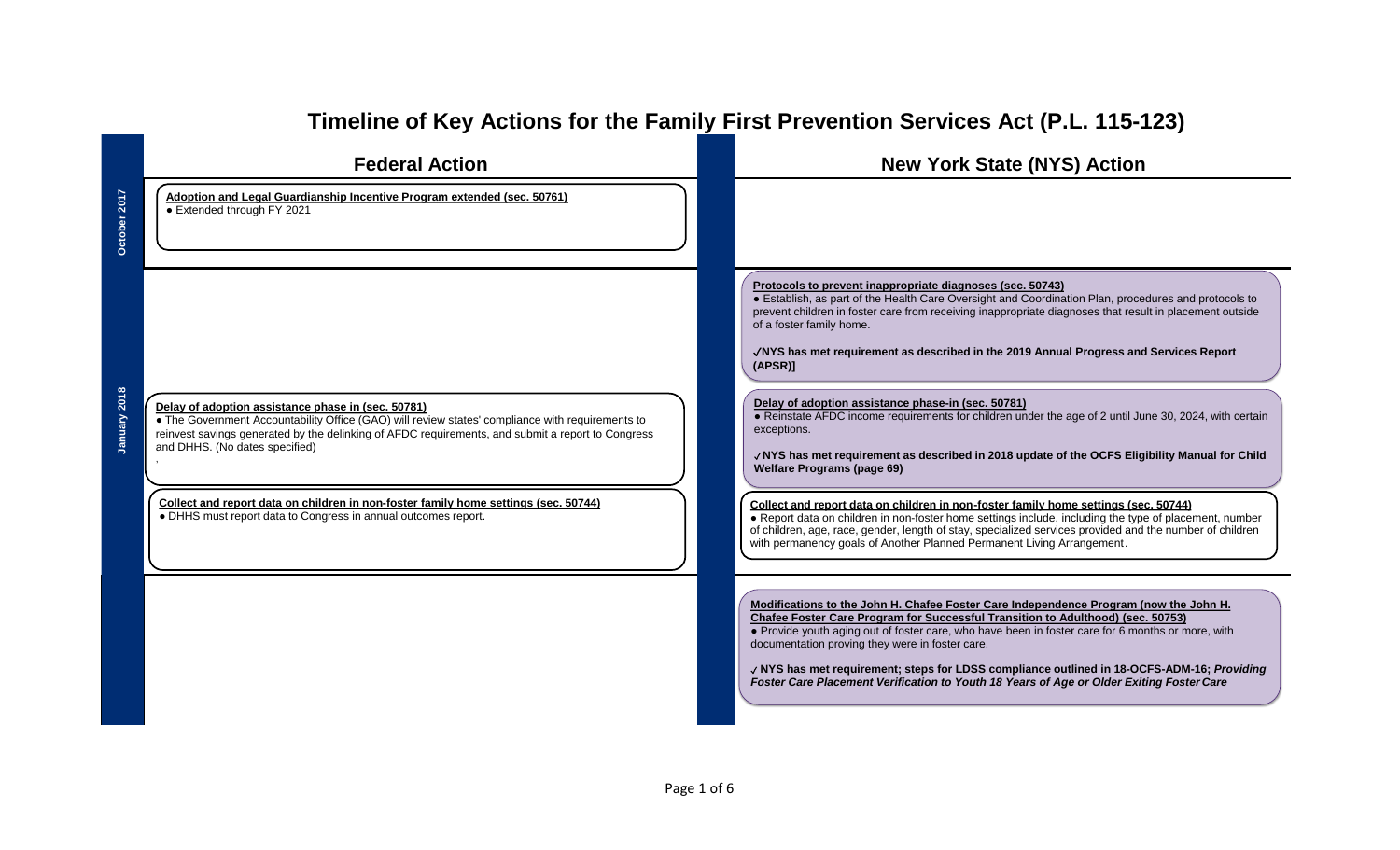#### **Supporting and retaining foster families (sec. 50751)**

● Make competitive grants (\$8 million total) available to states to support recruitment and retention of high quality foster families.

#### **Title IV-E reimbursement for prevention activities (sec 50711)**

● DHHS to establish a clearinghouse of promising, supported and well-supported practices; DHHS to release guidance on practice criteria required for prevention services.

\* Administration for Children and Families (ACF) has released guidance, including the first services and progarms under review by the clearinghouse (ACYF-CB-PI-18-09)

# **October 2018**

**Title IV-E for kinship navigator programs (sec. 50713)**

#### **Services for children under age 5 (sec 50772)**

 $\bullet$  Describe services provided to address the developmental needs of children under the age of 5 in foster care, as well as those being served in-home or in a community based setting.

✓ **NYS has met requirement as described in the 2019 APSR**

# **Expanded background checks (sec. 50745)**

• Conduct criminal history checks and SCR checks on all persons working in a child care institution

**Seeking statutory change**

#### **Tracking and preventing child maltreatment deaths (sec. 50732)**

- Document steps taken to compile complete and accurate information on child deaths
- Develop comprehensive statewide plan involving relevant public and private agency partners

✓ **NYS has met requirement as described in the 2019 APSR**

#### **Expand family reunification services (sec 50721)**

● End time limits on family reunification services and allow such services for 15 months after child has returned home.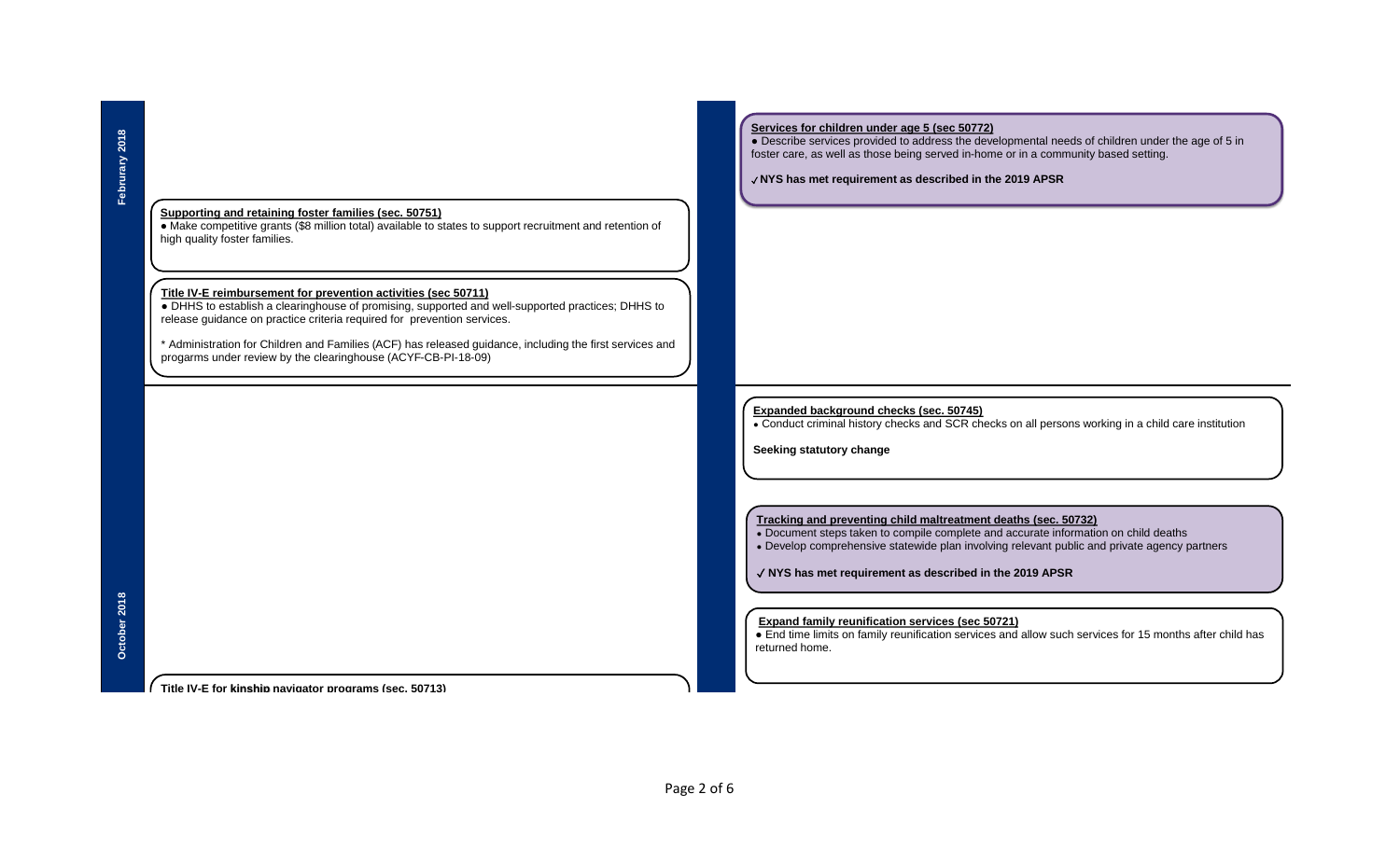|              | •Authorize 50% federal reimbursement to develop, enhance and/or evaluate kinship navigator<br>programs<br>*ACF has released guidance (ACYF-CB-PI-18-11)<br>Model licensing standards for family foster homes (sec. 50731)<br>• DHHS will identify reputable model licensing standards for foster family homes.<br>*See 83 Fed. Reg. 148, (August 1, 2018), p. 37498 |             |                                                                                                                                                                                                                                                                        |  |
|--------------|---------------------------------------------------------------------------------------------------------------------------------------------------------------------------------------------------------------------------------------------------------------------------------------------------------------------------------------------------------------------|-------------|------------------------------------------------------------------------------------------------------------------------------------------------------------------------------------------------------------------------------------------------------------------------|--|
| April 2019   |                                                                                                                                                                                                                                                                                                                                                                     |             | Model licensing standards for family foster homes (sec. 50731)<br>• Submit to DHHS whether licensing standards are in line with the model standards and explain any<br>differences.<br>May require statutory change                                                    |  |
| January 2020 | Protocols to Prevent Inappropriate Diagnoses (sec. 50743)<br>• DHHS will evaluate state compliance and enforcement, identify best practices and submit a report to<br>Congress.                                                                                                                                                                                     |             |                                                                                                                                                                                                                                                                        |  |
|              |                                                                                                                                                                                                                                                                                                                                                                     |             | Assurance of nonimpact on juvenile justice system (sec. 50741)<br>• Certify in state plan that policies significantly increasing the population of youth in the juvenile justice<br>system will not be enacted in response to provis<br>placed in foster family homes. |  |
|              |                                                                                                                                                                                                                                                                                                                                                                     | Page 3 of 6 |                                                                                                                                                                                                                                                                        |  |
|              |                                                                                                                                                                                                                                                                                                                                                                     |             |                                                                                                                                                                                                                                                                        |  |
|              |                                                                                                                                                                                                                                                                                                                                                                     |             |                                                                                                                                                                                                                                                                        |  |
|              |                                                                                                                                                                                                                                                                                                                                                                     |             |                                                                                                                                                                                                                                                                        |  |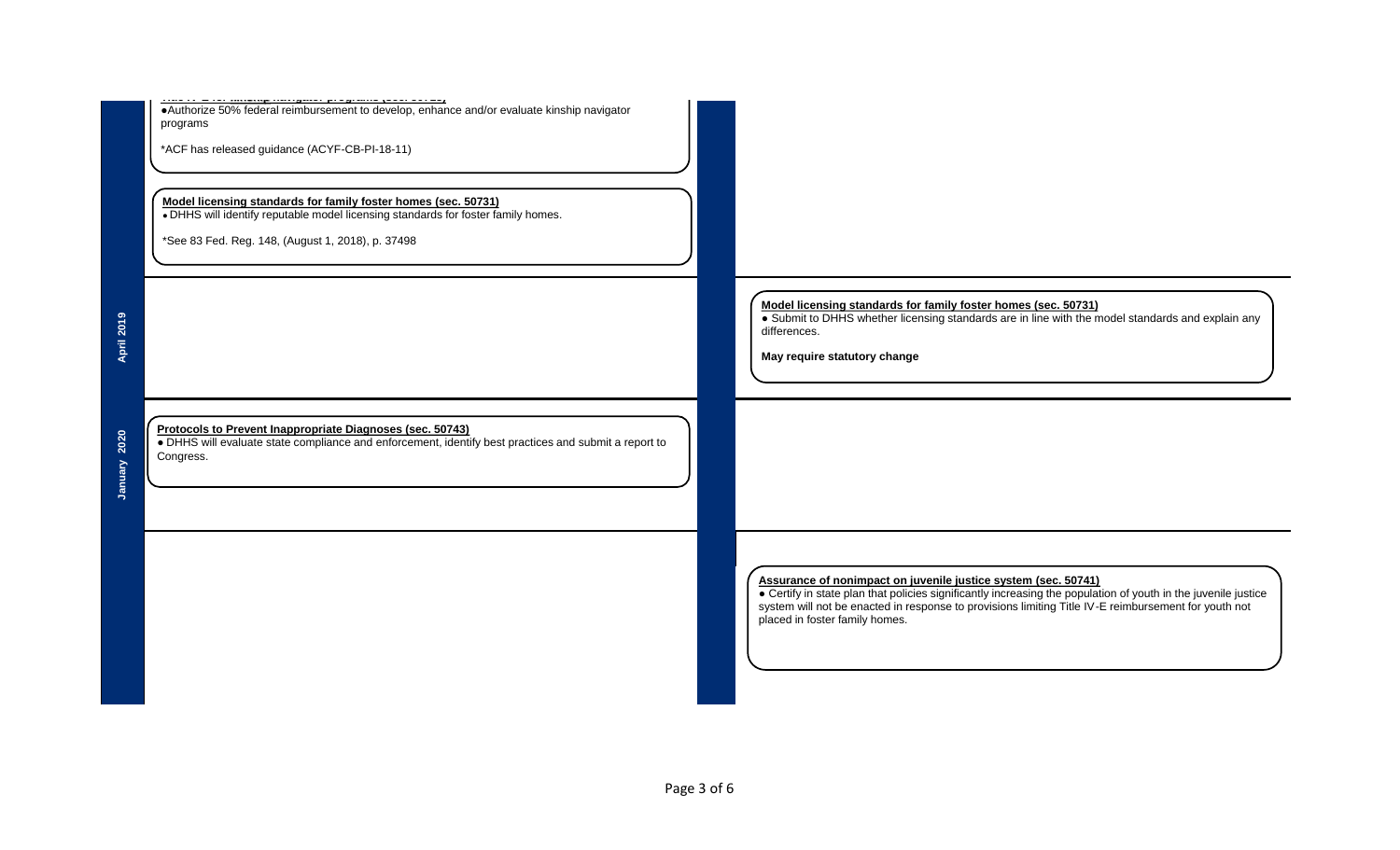#### **Limit on Title IV-E for reimbursement for youth placed in non-foster family home settings (Sec. 50741)**

● Provide guidance on limitations on foster care maintenance payments for youth in foster care in a congregate care setting that is not: a qualified residential treatment program, setting for pregnant or parenting youth, supervised independent living program, licensed residential family- based substance abuse treatment facility or a setting for youth who are, or are at risk of becoming, sex trafficking victims.

### **Limit on number of children in foster family home (sec. 50741)**

• Amend definition of foster family homes as homes limited to six children, except for homes with parenting youth, siblings, established child-foster parent bond, and specialized training for youth with disabilities.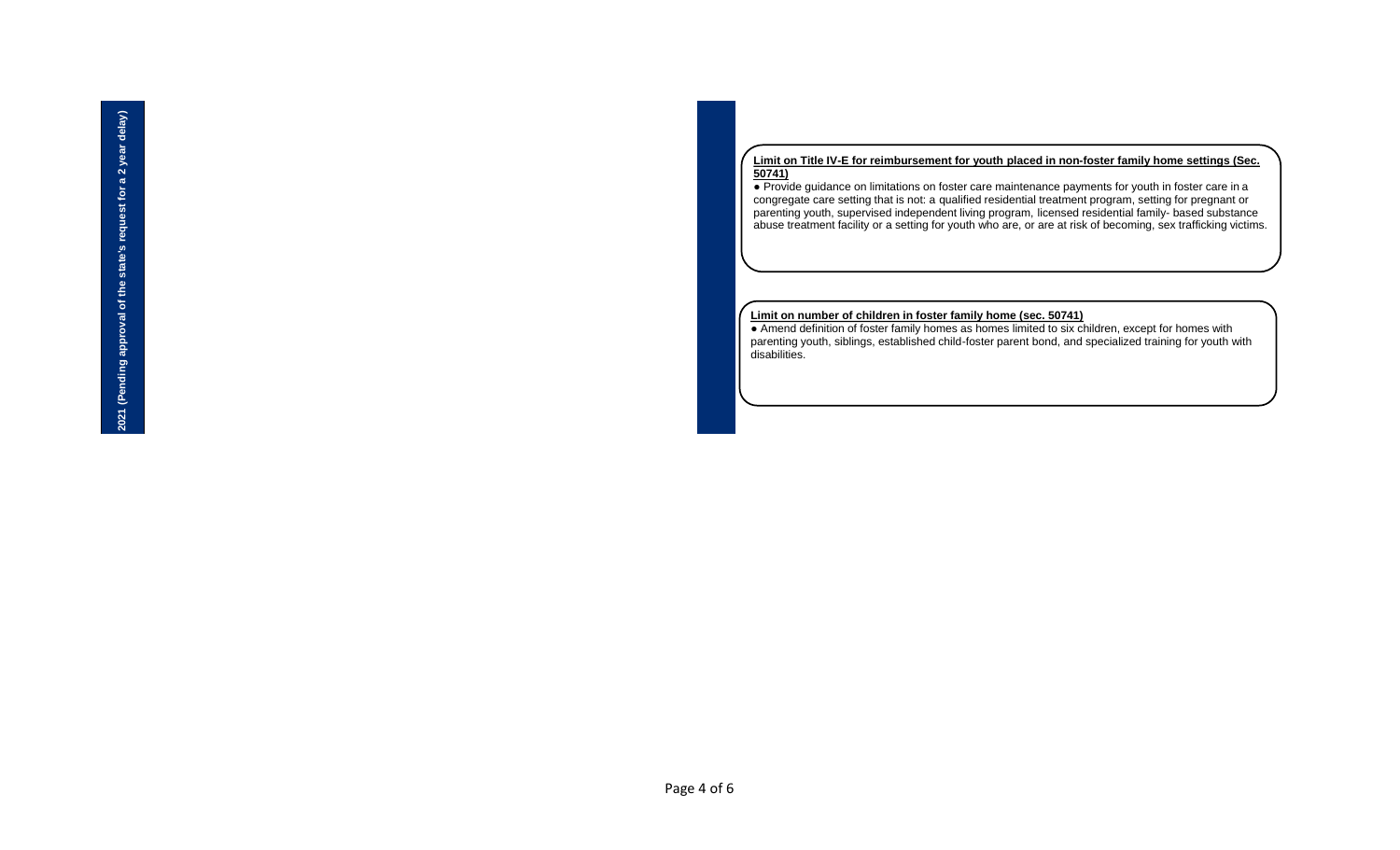| Modifications to the John H. Chafee Foster Care Independence Program (now the John H.           |
|-------------------------------------------------------------------------------------------------|
| <b>Chafee Foster Care Program for Successful Transition to Adulthood) (sec. 50753)</b>          |
| • DHHS must report to Congress data and outcomes on youth who have aged out or left foster care |
| for kinship quardianship or adoption                                                            |

# **Assurance of nonimpact on juvenile justice system (sec. 50741)**

• GAO must report to Congress the impact of Title IV-E foster care maintenance payments on state juvenile justice systems.

# **Title IV-E reimbursement for prevention activities (sec 50711)**

• Federal reimbursement will be at the Federal Medicaid Assistance Percentage

## **Qualified Residential Treatment Program (QRTP) requirements (sec. 50741)**

● Require child care insitutions to meet certain critiera to qualify for Title IV-E past 14 days of placement, including specific programming requirements, an independent assessment of the need for placement and court approval.

#### **Title IV-E reimbursement for prevention activities (sec 50711)**

● Describe how children and their parents or caregivers will be assessed to determine eligibility for services, how the services are expected to improve specific outcomes, how the safety of children will be monitored, and how each service or program will be evaluated.

●Report expenditures for each service, duration of service and whether a candidate child entered foster care within two years.

December 2025